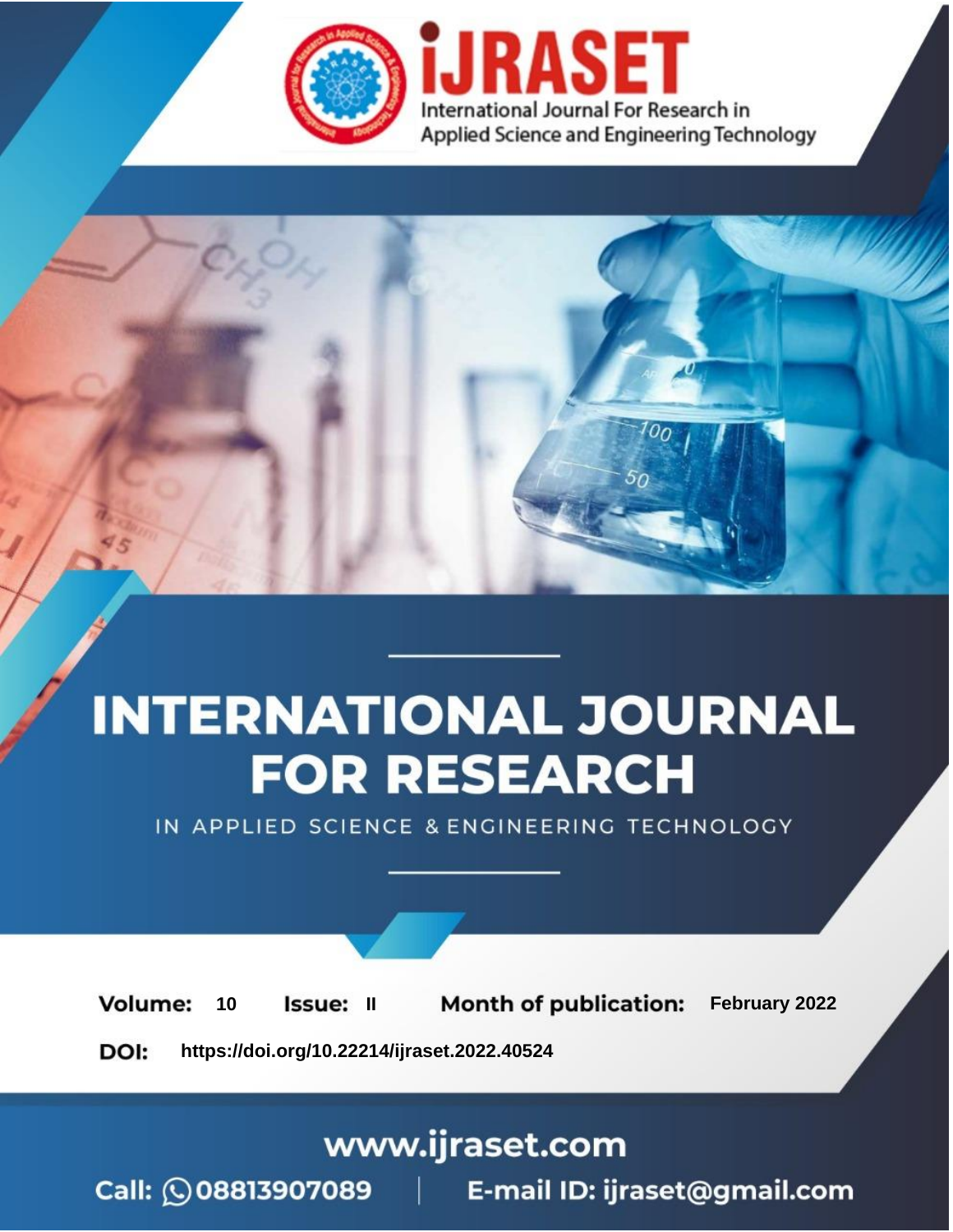

### **A Literature Review on Techniques for Detection of Lung Diseases**

Supreeth .S<sup>1</sup>, Moiz Ahmed Khan<sup>2</sup>, Sri Krishnan K L<sup>3</sup>, Prof. Chetan Umadi<sup>4</sup>, Prof. Dr. Smitha Sasi<sup>5</sup> *1, 2, 3, 4, 5Department of TCE, Dayananda Sagar College of Engineering, Bangalore, India*

*Abstract: Computer aided diagnosis (CAD) is one of the potential technologies in today's medical world that assist doctors to interpret and evaluate medical images in a short time. CAD offers support to medical professionals to make decisions on possible diseases. Various systems and approaches are implemented to serve this technology, and many hospitals have deployed the system for diagnosis of diseases. The detection of the proportion of disease would aid in determining if more in-depth tests are required for confirmation of the condition, hence avoiding risky biopsies. This survey focuses on such methodologies implemented by authors of several works to detect lung infections by analyzing tissue patterns and inflammations in lungs and classifying the same. Along with this, work related to the patient database system is also reviewed and a comparison is made between the works.*

*Keywords: Computer aided diagnosis, tissue pattern, biopsy*

#### **I. INTRODUCTION**

Lungs are the primary organs for respiration in mammals and most other vertebrates. Lungs perform gas exchange, i.e, they absorb oxygen from the air and transport it into the bloodstream, as well as release carbon dioxide from the bloodstream into the atmosphere[1]. Lung diseases prevent the lungs from functioning properly, reducing the oxygen capturing ability. Common causes for lung diseases would be bacterial, viral or fungal infections. Genetic defects and exposure to dangerous, poisonous compounds are also factors in some instances. Few lung diseases would spread to other people by sneezing and coughing. Diagnosis of the diseases at the right time helps the patient recover quickly and avoids spreading of infection inside the body and to the people around. Computer aided diagnosis is now one of the most powerful and accurate tools to analyze Chest X-rays, CT Scans or other medical images to detect lung disease. CAD provides additional support to the medical practitioners to take decisions on the confirmation of the infection. This survey on literature works explores some of the methods used to identify the tissue patterns and classification, detecting lung disease and also a work which proposes the patient database system to acquire and manage relevant information from patients for better decisions.

One of the powerful and accurate approaches for CAD is Convolutional Neural Network (CNN). It is a class of deep-learning artificial neural network, developed to recognize and analyze patterns from pixel images. It is playing a vital role in providing accurate results, serving the doctors and healthcare staff to a greater extent. Several other approaches are also serving for CAD, which are explored and compared in this survey.

#### **II. LITERATURE SURVEY**

*A. Namrata Bondfale, D.S. Bhagwat, "Convolutional Neural Network for categorization of Lung Tissue Patterns in Interstitial Lung Diseases",* (ICICCT 2018)

The goal of this work is to classify the tissue patterns of Interstitial Lung Diseases(IDLs) as healthy, reticulate, honeycombing, etc by developing a framework using Convolutional Neural Network (CNN). MATLAB software is used for the detection of tissue patterns. Four steps are performed in the Training Stage. Pre-processing began with downsizing the large, high-resolution input pictures from CT scans or chest X-rays to a predetermined size. Second, for easier analysis, the image was segmented by separating it into numerous segments. Thresholding, Inversion, and Masking are done as a part of Segmentation to get the Region of Interest (ROI). Then, Feature Extraction is done on the segmented information to identify the tissue patterns of ILDs. Finally, the CT scans are stored in a dedicated database. At the testing stage, preprocessing is carried out, followed by segmentation and feature extraction, and then CNN is applied. Based on the extracted information and CNN output, tissue patterns of ILDs are classified. The accuracy is calculated using the HMM technique, which is described as  $(TP+TN)(P+N)$ , where TP, TN, P, and N stand for True Positive, True Negative, Positive Sample, and Negative Sample, respectively. This system is said to be 82% accurate. In the future, 3D images of 3CT scans can be used, integrating the system with CAD for better diagnosis.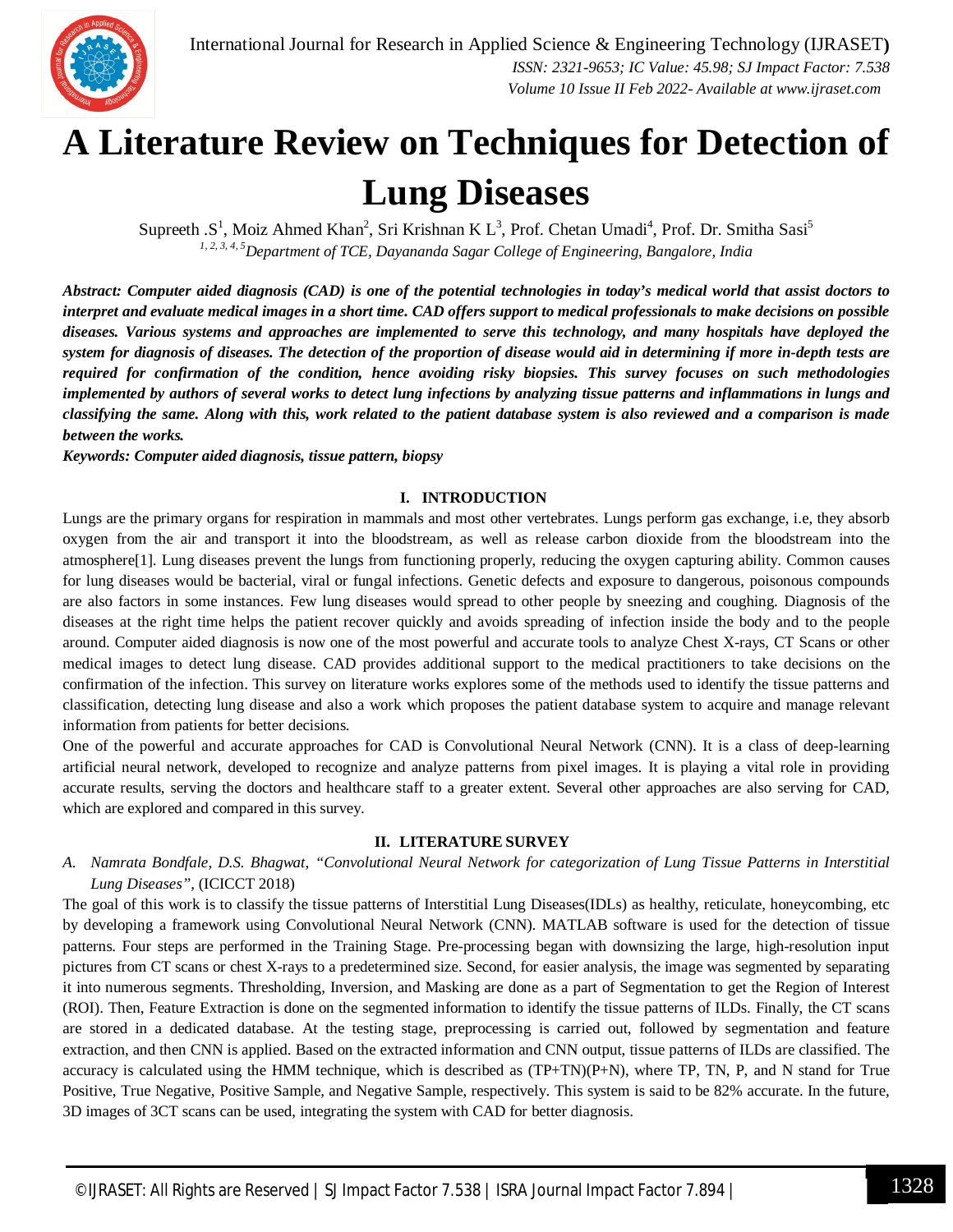

International Journal for Research in Applied Science & Engineering Technology (IJRASET**)**  *ISSN: 2321-9653; IC Value: 45.98; SJ Impact Factor: 7.538 Volume 10 Issue II Feb 2022- Available at www.ijraset.com*



Fig. 1: Precision, recall, and Favrg of Normal and Abnormal samples as a line graph

| Method          | Accuracy |
|-----------------|----------|
| Li              | 0.67     |
| LeNet           | 0.67     |
| AlexNet         | 0.71     |
| VGG-Net         | 0.78     |
| Proposed Method | 0.82     |

Table 1: Comparison table of proposed CNN with other CNNs

*B. Quang H. Nguyen, Binh P. Nguyen, et al., "Deep Learning Models for Tuberculosis Detection from Chest X-ray Images",* (ICT 2019)

The use of transfer learning on medical imaging to identify tuberculosis is studied in this work. ImageNet weights were updated with a better method for transfer learning, which was previously insufficient and ineffective. By training the models in a multiclass multilabel setting, a new technique for capturing low-level features has been developed. In comparison to training from an initial random setting, an efficient technique for training in a data constrained situation and tuberculosis classification has been provided. The detection is based on binary classification, which determines if the X-ray has tuberculosis or not. Two sets of publicly available datasets of Chest X-rays have been used for this work. Training stage uses Shenzhen dataset from Shenzhen People's Hospital and the testing stage uses Montgomery dataset, and different architectures are used for experimentation. The datasets are augmented for training to avoid distortions in the images. Rotations, horizontal flipping and transformations are performed, along with rescaling, before feeding the image into the neural network. Tests on several architectures were conducted and it was observed that performance of Inception ResNetV2 and DenseNet were equally good on the test dataset. DenseNet model was finalized as it performed well for three times lesser parameters than ResNet. Class Activation Mapping(CAM) is done to visualize the image regions having the highest resemblance of the disease. In future, inputs from medical professionals which include patient history, lab reports etc. can also be considered along with the X-rays to improve the final decision.



Fig. 2: A test case using CAMs in the identification of normal X-Rays, with an emphasis on clear lung area.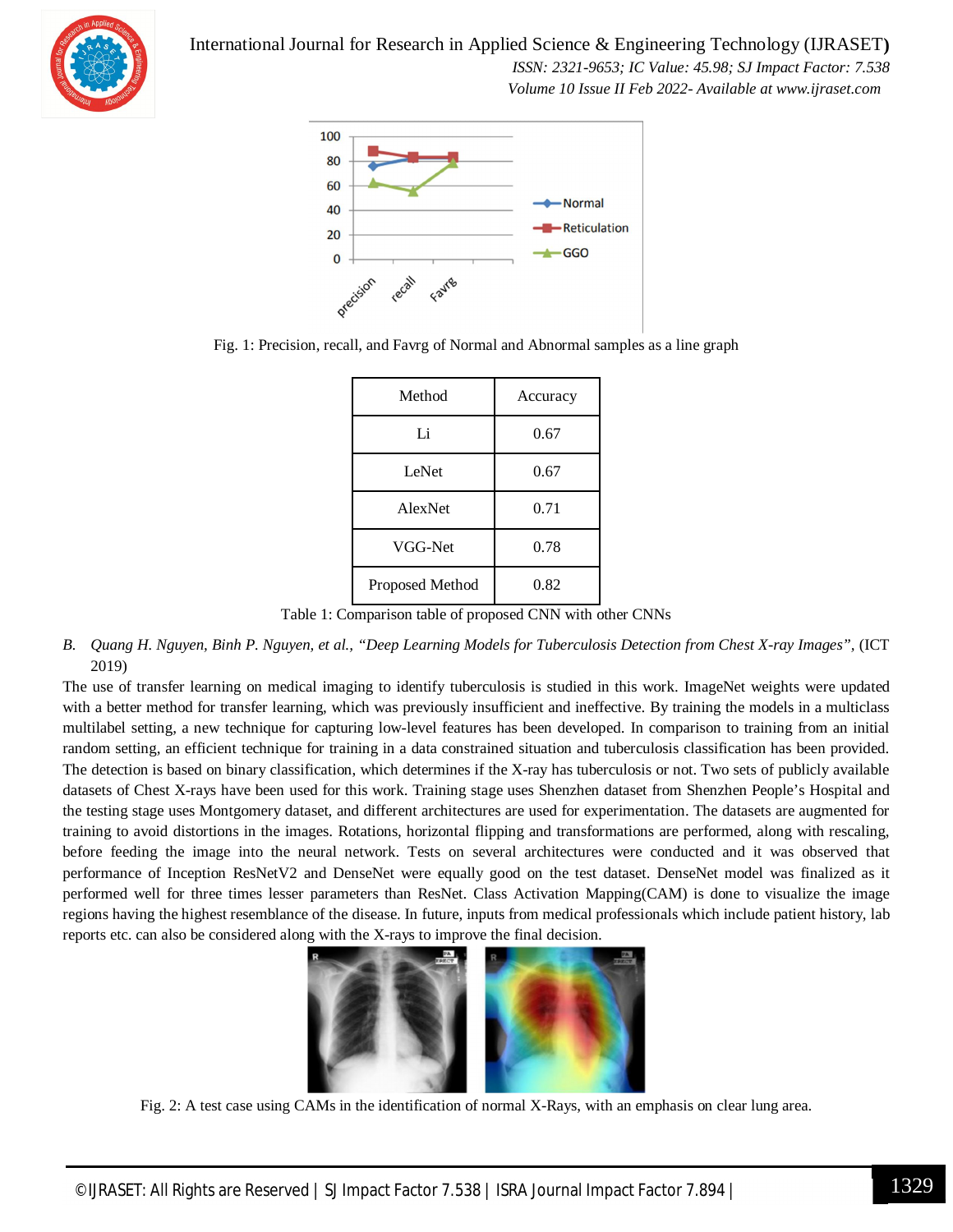

International Journal for Research in Applied Science & Engineering Technology (IJRASET**)**

 *ISSN: 2321-9653; IC Value: 45.98; SJ Impact Factor: 7.538 Volume 10 Issue II Feb 2022- Available at www.ijraset.com*



Fig. 3: A test case using CAMs in the identification of aberrant X-rays, with an emphasis on the infected lung area.

*C. Enes Ayan, Halil Murat Ünver, "Diagnosis of Pneumonia from Chest X-Ray Images using Deep Learning",* (EBBT-2019) This paper examines the diagnosis of Pneumonia, that can only be determined by a professional radiologist using a chest X-ray. The disease's appearance in chest X-ray images might be obscure for a variety of reasons, and it can be mistaken for other disorders. Thus, computer-aided diagnosis systems are needed to guide clinicians. The authors use two renowned convolutional neural network models, Vgg16 and Xception, to identify and diagnose Pneumonia.In addition, in the training stage transfer learning and fine-tuning are used. When the results of two networks are compared on data with varied measures, the Xception model outperforms the Vgg16 model in diagnosing pneumonia (pneumonia precision 94%,91% respectively). The Vgg16 model has shown better execution over the Xception model (with accuracy 87%, 82% respectively) in diagnosing normal cases. A combination of these neural network models, Xception and Vgg16 or a hybrid model will work best in diagnosing pneumonia from chest X-ray pictures.

|          | Accuracy | Sensitivity | Specificity |
|----------|----------|-------------|-------------|
| Xception | 0.82     | 0.85        | 0.76        |
| Vgg16    | 0.87     | 0.82        | 0.91        |

Table 2: Results of two networks by accuracy, sensitivity, and specificity metrics



Fig. 4 : Vgg model's accuracy



Fig. 5: Xception model's accuracy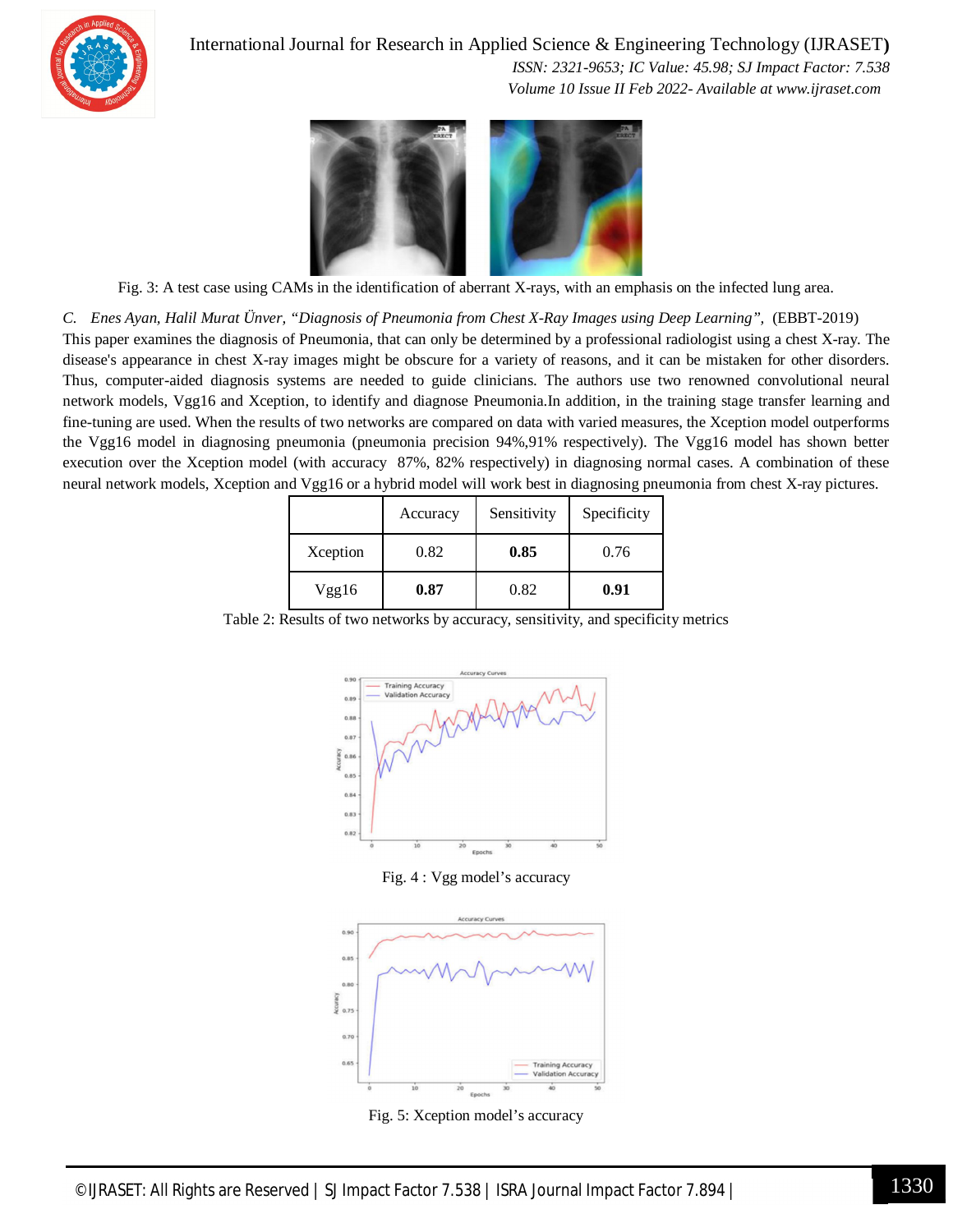

International Journal for Research in Applied Science & Engineering Technology (IJRASET**)**  *ISSN: 2321-9653; IC Value: 45.98; SJ Impact Factor: 7.538*

 *Volume 10 Issue II Feb 2022- Available at www.ijraset.com*

#### *D. Ali Serener, Sertan Serte, "Deep learning to distinguish COVID-19 from other lung infections, pleural diseases, and lung tumors", Medical Technologies Congress (2020)*

The research and the groundwork of this system is focused on detecting COVID-19 and eliminating the possibilities of all other lung infections. The system works on image processing of the X-ray and segmenting the processed image to six different neural networks such as AlexNet, MobileNet-v2, DenseNet-121, VGG and ResNet-50. The models are trained using the Caffe deep learning framework and the ImageNet database of chest X-rays. Based on the results from all the different neural networks, the condition of the patient is distinguished from other pleural infections.Chest radiographs are utilised to develop deep learning models to differentiate COVID-19 from other pleural illnesses, infections, and lung mass. Every 20 chest radiograph image was trained to discriminate COVID-19 from each of the three diseases using four distinct types of chest radiographs of the same or comparable infection. In differentiating COVID-19 from pleural effusion, MobileNet-v2 and AlexNet infrastructures have been deployed. ResNet-18 and AlexNet architectures are used to distinguish Covid-19 from Pneumonia. DenseNet-121 is used for detecting lung mass anomalies. The results from these have been tabulated and deployed to make one specific model analysis to suit all the kinds of detection. ResNet-18 architecture is then considered the most accurate and efficient in separating COVID-19 from pleural effusion,lung mass and pneumonia. The system would further focus on elaborating the detection of other ailments apart from COVID-19. Manifestation of the ailment could also be introduced to the system along with the detection.

| <b>Network</b> | Accuracy | Sensitivity | Specificity |
|----------------|----------|-------------|-------------|
| MobileNet-v2   | 0.75     | 1.00        | 0.67        |
| AlexNet        | 0.93     | 1.00        | 0.87        |
| ResNet-18      | 0.78     | 0.97        | 0.69        |
| ResNet-50      | 0.79     | 0.95        | 0.71        |
| VGG            | 0.79     | 0.95        | 0.71        |

Table 3 : Distinguishing COVID-19 from pleural effusion

| <b>Network</b> | Accuracy | Sensitivity | Specificity |
|----------------|----------|-------------|-------------|
| MobileNet-v2   | 0.74     | 0.85        | 0.78        |
| AlexNet        | 0.66     | 0.41        | 0.74        |
| ResNet-18      | 0.76     | 0.65        | 0.79        |
| ResNet-50      | 0.75     | 0.59        | 0.80        |
| VGG            | 0.75     | 0.62        | 0.79        |

Table 4 : Distinguishing COVID-19 from Lung mass

#### *E. LiuLiu Fu, Ling Li, "A Smart Decision Making System for Managing Patient Database", 2016*

The suggested system gives healthcare professionals useful recommendations and assists them in gathering more clear feedback about patients in order to improve appointments, to narrow the gap between patient needs and offered or delivered services. Since the study concentrated on a decision-making module for smart scheduling. For the storage of data (MySQL) is used as a local database. There are two phases to it. The first phase is a new global scheme that entails developing a new overall classification system. The method will be based on the physicians of the personal preferences. The second phase is to analyze and merge the record of the updated patient. Automatic classification utilizes the support vector machine technique. The framework consists of a Web-based point of interaction that empowers individuals to make and change classes like making due files. Furthermore, the local database may be deployed in the cloud since cloud databases offer affordability, security, accessibility, collaboration, and sharing.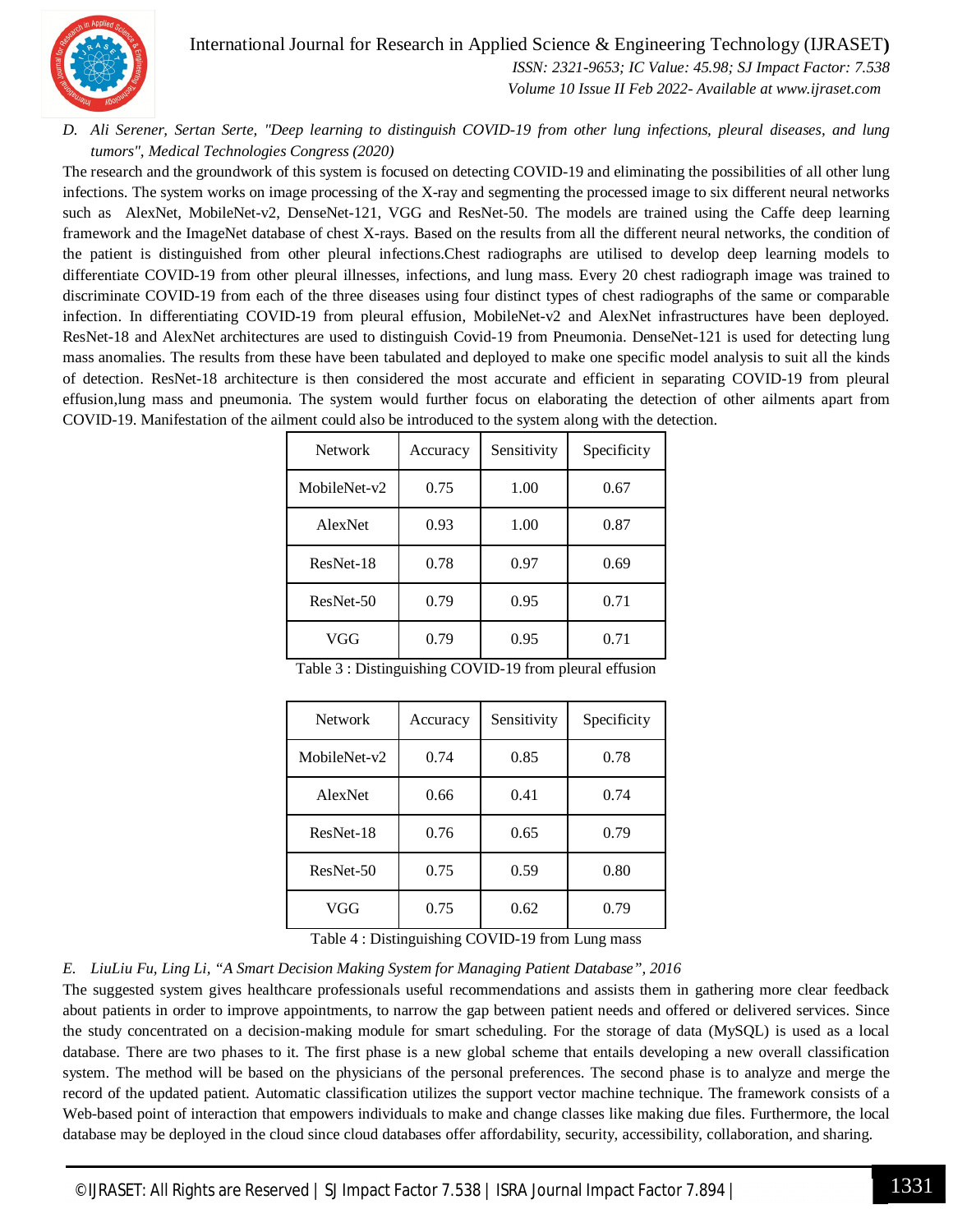

International Journal for Research in Applied Science & Engineering Technology (IJRASET**)**

 *ISSN: 2321-9653; IC Value: 45.98; SJ Impact Factor: 7.538 Volume 10 Issue II Feb 2022- Available at www.ijraset.com*



Fig. 6: Classification of new patient database

#### **III. COMPARISON TABLE**

| Author and Year                                          | Title                                                                                                                              | Remarks                                                                                                                                                                                                                                                                                                                                                                                                                                                                                                                      |
|----------------------------------------------------------|------------------------------------------------------------------------------------------------------------------------------------|------------------------------------------------------------------------------------------------------------------------------------------------------------------------------------------------------------------------------------------------------------------------------------------------------------------------------------------------------------------------------------------------------------------------------------------------------------------------------------------------------------------------------|
| Namrata Bondfale, D.S.Bhagwat<br>(ICICCT 2018)           | Convolutional<br>for<br>Neural<br><b>Network</b><br>categorization of Lung Tissue Patterns in<br><b>Interstitial Lung Diseases</b> | The approach is to deal with automated diagnosis for computed<br>tomography images The CNN framework is used to classify lung<br>tissue patterns into various categories. MATLAB software is used for<br>the detection of tissue patterns. For training and evaluation, the system<br>uses a dataset of 100 HRCT images acquired from various radiology<br>clinics. Accuracy achieved was 82%.                                                                                                                               |
| Quang H. Nguyen, Binh P. Nguyen<br>Son D. Dao (ICT 2019) | Deep Learning Models for Tuberculosis<br>Detection from Chest X-ray Images                                                         | This system investigates the impact of transfer learning on medical<br>imaging in the identification of tuberculosis. It is an approach for<br>transfer learning that is superior to the conventional method of<br>employing ImageNet weights. It's a new way to get low-level features<br>by training models in a multiclass multilabel circumstance and a better<br>technique to train in a data-constrained environment like the healthcare<br>industry.                                                                  |
| Enes Ayan, Halil Murat Ünver<br>(EBBT-2019)              | Diagnosis of Pneumonia from Chest X-Ray<br>Images using Deep Learning                                                              | Implementation of computer aided diagnosis system for diagnosing<br>pneumonia to assist clinicians. It is a comparison of Xception and<br>Vgg16 CCN models' performance on the detection of the disease.In the<br>training stage, fine-tuning and transfer learning were used. When it<br>came to predicting pneumonia cases, the Xception network<br>outperformed the competition (94%). However, the Vgg16 network is<br>greater in accuracy for detection of normal cases than the Xception<br>network (87%).             |
| Ali Serener, Sertan Serte (2020)                         | Deep learning to distinguish COVID-19<br>from other lung infections.                                                               | Analyzing how they can distinguish COVID-19 from other lung<br>anamolities. The system works on image processing of the X-ray and<br>segmenting the processed image into six different neural<br>networks. Based on the results from all the different neural networks, the<br>condition of the patient is distinguished from other pleural infections.<br>ResNet-18 architecture is then considered the most accurate and<br>efficient in separating COVID-19 from pleural infections, effusion,<br>pneumonia and lung mass |
| LiuLiu Fu, Ling Li (2016)                                | A Smart Decision Making System for<br>Managing Patient Database                                                                    | The objective is to smartly schedule the incoming/forthcoming patients<br>in an effective way.<br>To sort similar patients gathered together,<br>thereby facilitating the medical proprietor. It comprises a Web-based<br>interface that enables people to create and change classes like making<br>due indexes. Support vector machine is used to automatically classify.<br>For the storage of data (MySQL) is used as a local database.                                                                                   |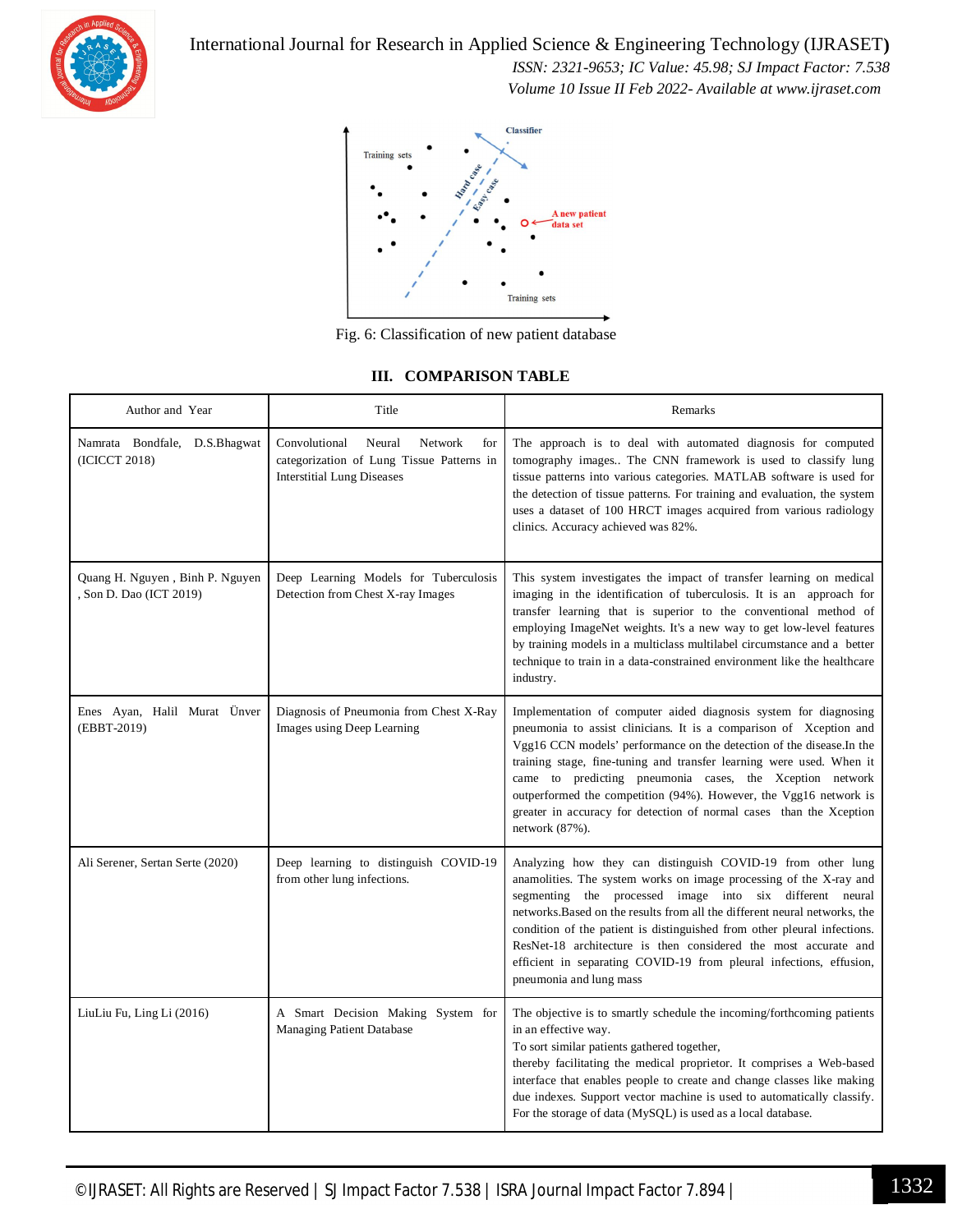

International Journal for Research in Applied Science & Engineering Technology (IJRASET**)**  *ISSN: 2321-9653; IC Value: 45.98; SJ Impact Factor: 7.538*

 *Volume 10 Issue II Feb 2022- Available at www.ijraset.com*

#### **IV. CONCLUSION**

From the survey of existing methodologies and the techniques used to detect lung infections, it is clearly observable that the models have to be trained with a lot of sample X-ray images. The techniques have been effectively proven to be accurate, quick and deployable. The detection of ailments without visible symptoms has been made easier. The reach of the systems to the medical practitioners has led to further research paths on deep learning models. Categorizing the ailments has led to simpler diagnosis and quicker treatment procedures. Accuracy rate of the systems is reliable to judge the ailment and clear the suspicion, testing of various other infections. Image processing, though a part of the system, is not used intensively to capture the anomaly. There is still a paved path for the improvement of the detection of specific ailments by different deep learning models. The distinction of different diseases can be improved upon. And the rate of manifestation of the ailments can be further looked into. Models can be merged and hybrid models can be trained for better performance and results. Apart from X-rays, other scanning reports can be used to detect the ailments.

#### **REFERENCES**

- [1] Namrata Bondfale, D.S.Bhagwat, "Convolutional Neural Network for categorization of Lung Tissue Patterns in Interstitial Lung Diseases", Second International Conference on Inventive Communication and Computational Technologies (ICICCT 2018)
- [2] Quang H. Nguyen , Binh P. Nguyen , Son D. Dao, "Deep Learning Models for Tuberculosis Detection from Chest X-ray Images", 2019 26th International Conference on Telecommunication (ICT 2019)
- [3] Enes Ayan, Halil Murat Ünver, "Diagnosis of Pneumonia from Chest X-Ray Images using Deep Learning", Scientific Meeting on Electrical-Electronics & Biomedical Engineering and Computer Science (EBBT-2019)
- [4] Ali Serener, Sertan Serte,"Deep learning to distinguish COVID-19 from other lung infections, pleural diseases, and lung tumors", Medical Technologies Congress (2020)
- [5] LiuLiu Fu, Ling Li, "A Smart Decision Making System for Managing Patient Database", 4th International Conference on Enterprise Systems (2016)
- [6] Marios Anthimopoulos, Stergios Christodoulidis, Lukas Ebner, Andreas Christe, Stavroula Mougiakakou, "Lung Pattern Classification for Interstitial Lung Diseases Using a Deep Convolutional Neural Network", IEEE Transactions on Medical Imaging (2016)
- [7] Araya Chatchaiwatkul, Pasuk Phonsuphee, "Lung Disease Detection and Classification using Deep Learning Approach", 2021 36th International Technical Conference on Circuits/Systems, Computers and Communications (ITC-CSCC 2021)
- [8] R. Uppaluri et al., "Computer recognition of regional lung disease patterns," Am. J. Respir. Crit. Care Med., vol. 160, no. 2
- [9] L. Brunese, F. Mercaldo, A. Reginelli, and A. Santone, "Explainable deep learning for pulmonary disease and coronavirus covid-19 detection from x-rays," Computer Methods and Programs in Biomedicine, p. 105608, 2020.
- [10] Qing Li et al., "Medical image classification with convolutional neural network," in Proc. 13th Int Conf. Control Automat. Robot. Vis., Dec. 2014
- [11] M. Gao et al., "Holistic classification of CT attenuation patterns for interstitial lung diseases via deep convolutional neural networks," in 1st Workshop Deep Learn. Med. Image Anal., 2015
- [12] K. He, X. Zhang, S. Ren, and J. Sun, "Deep residual learning for image recognition," in Proceedings of the IEEE conference on computer vision and pattern recognition, 2016

#### **DECLARATION**

We, the project team hereby declare that the details enclosed in the manuscript is true and correct to the best of our knowledge and belief. In terms of Competing interests and Conflict of Interests, we have ensured we have not produced any work as our own but we have used the research to draw our own comparison analysis. Our work does not need any assistance with respect to funding as all the tools and resources used are through open source, open access and institutional access. We have received the ethical approval from our institution regarding the content of the paper and we are willing to give our approval for the publishing of the paper. We are glad to give our consent to participate in the journal and publish our manual in the same.

Supreeth S - supreethjs2000@gmail.com Moiz Ahmed Khan - moizahmed713@gmail.com Sri Krishnan K L - srikrishnan1947@gmail.com